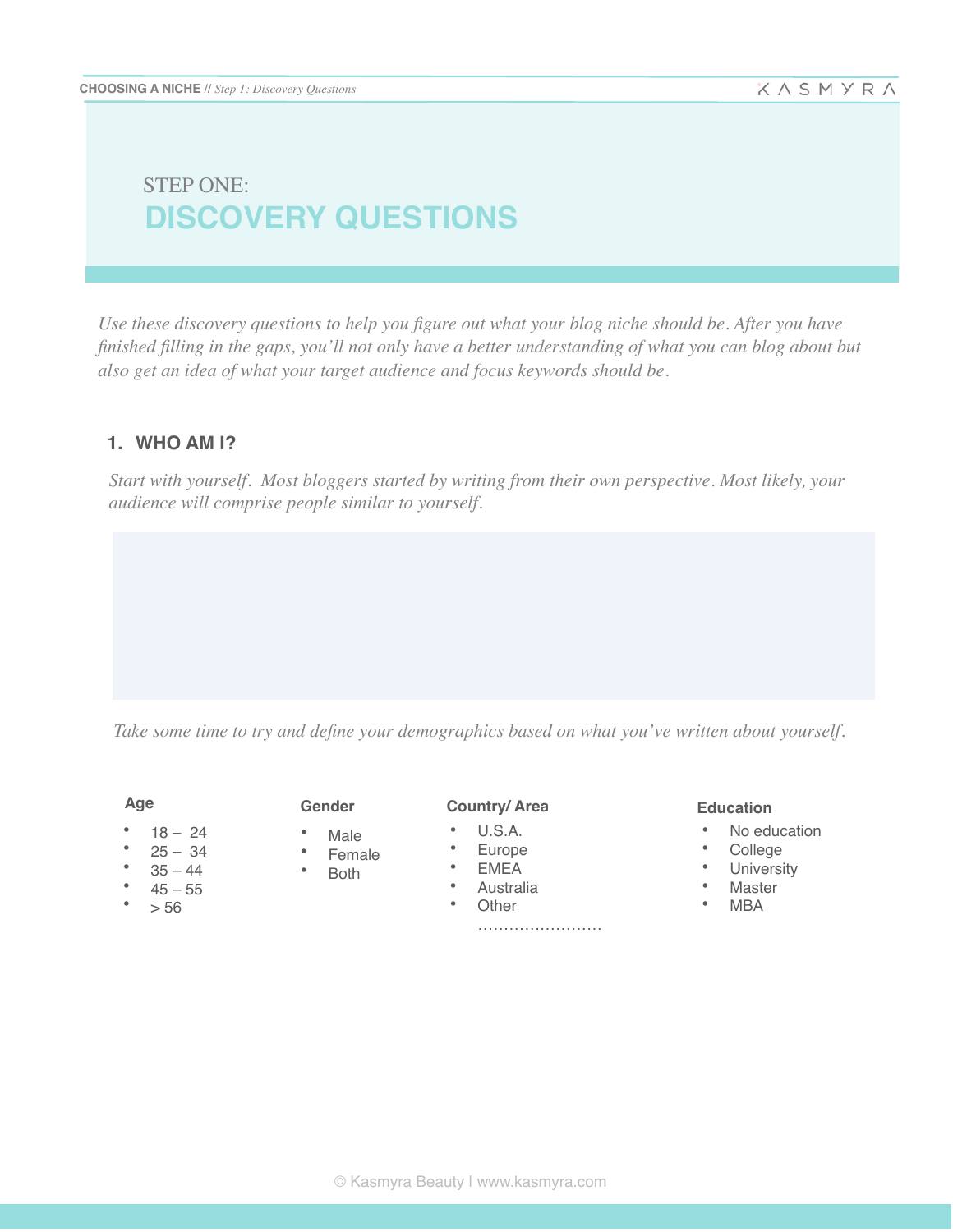## **2. WHAT ARE YOU PASSIONATE ABOUT? WHAT ARE YOUR INTERESTS?**

*List down your passions, hobbies, interests and all the things you like to do. If you want to focus on beauty, even better. The most important thing is to get everything down on paper. You can do the filtering later.*

*Are you stuck? Here are a few of the most searched keywords on beauty. You can use these categories to trigger some interests.*

#### **Organic**

- Organic Skincare
- Organic Makeup
- Organic Skincare Brands
- Natural Makeup
- Best Organic Skincare
- Natural Face Products

#### **DIY**

- Scrubs
- Body Butter
- Lotion Bars
- Mask Recipes

#### **Skin Care products**

- Anti Aging
- Best Skin Care Products
- Moisturizers
- Best Wrinkle Creams
- Skin Treatments

## **3. WHAT ARE YOUR STRENGTHS?**

*Just write down what you genuinely believe about yourself or what people love about you. If you don't know ask your friends.*